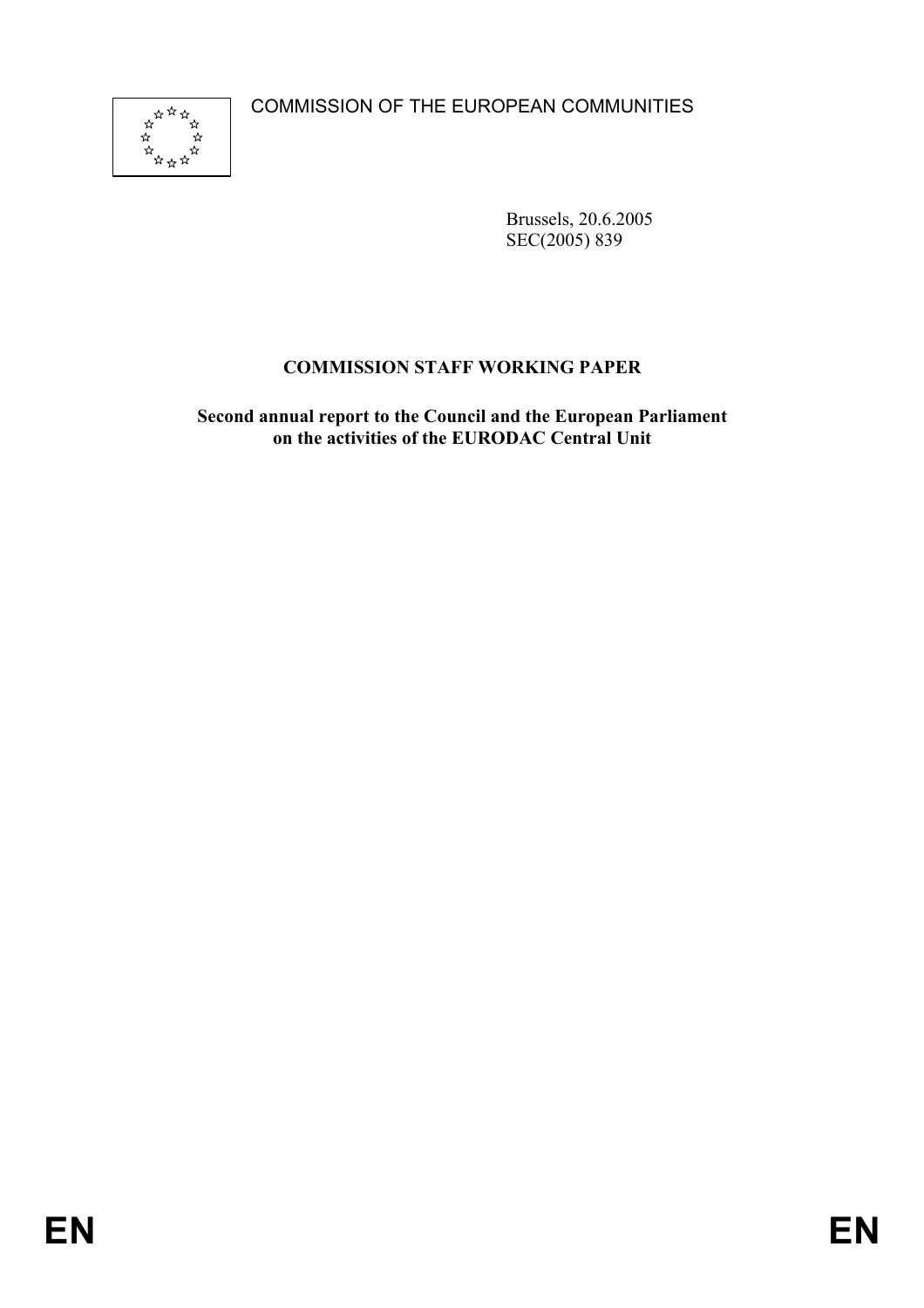# **TABLE OF CONTENTS**

| 1.               |                                                                                 |  |
|------------------|---------------------------------------------------------------------------------|--|
| 1.1.             |                                                                                 |  |
| 1.2.             |                                                                                 |  |
| 1.3.             |                                                                                 |  |
| 2.               |                                                                                 |  |
| 2.1.             |                                                                                 |  |
| 2.2.             |                                                                                 |  |
| 2.2.1.           | Direct management by the Commission in consultation with the Member States.  8  |  |
| 2.2.2.           |                                                                                 |  |
| 3.               |                                                                                 |  |
| 3.1.             |                                                                                 |  |
| 3.2.             |                                                                                 |  |
| 3.3.             |                                                                                 |  |
| 3.3.1.           |                                                                                 |  |
| 3.3.2.           |                                                                                 |  |
| 3.3.3.           |                                                                                 |  |
| 3.3.4.           |                                                                                 |  |
| 3.3.5.           |                                                                                 |  |
| 3.4.             | Average time in days between the date of the prints and the date of sending  14 |  |
| 3.5.             |                                                                                 |  |
| $\overline{4}$ . |                                                                                 |  |
| 4.1.             |                                                                                 |  |
| 4.2.             |                                                                                 |  |
| 4.3.             |                                                                                 |  |
| 5.               | Conclusions                                                                     |  |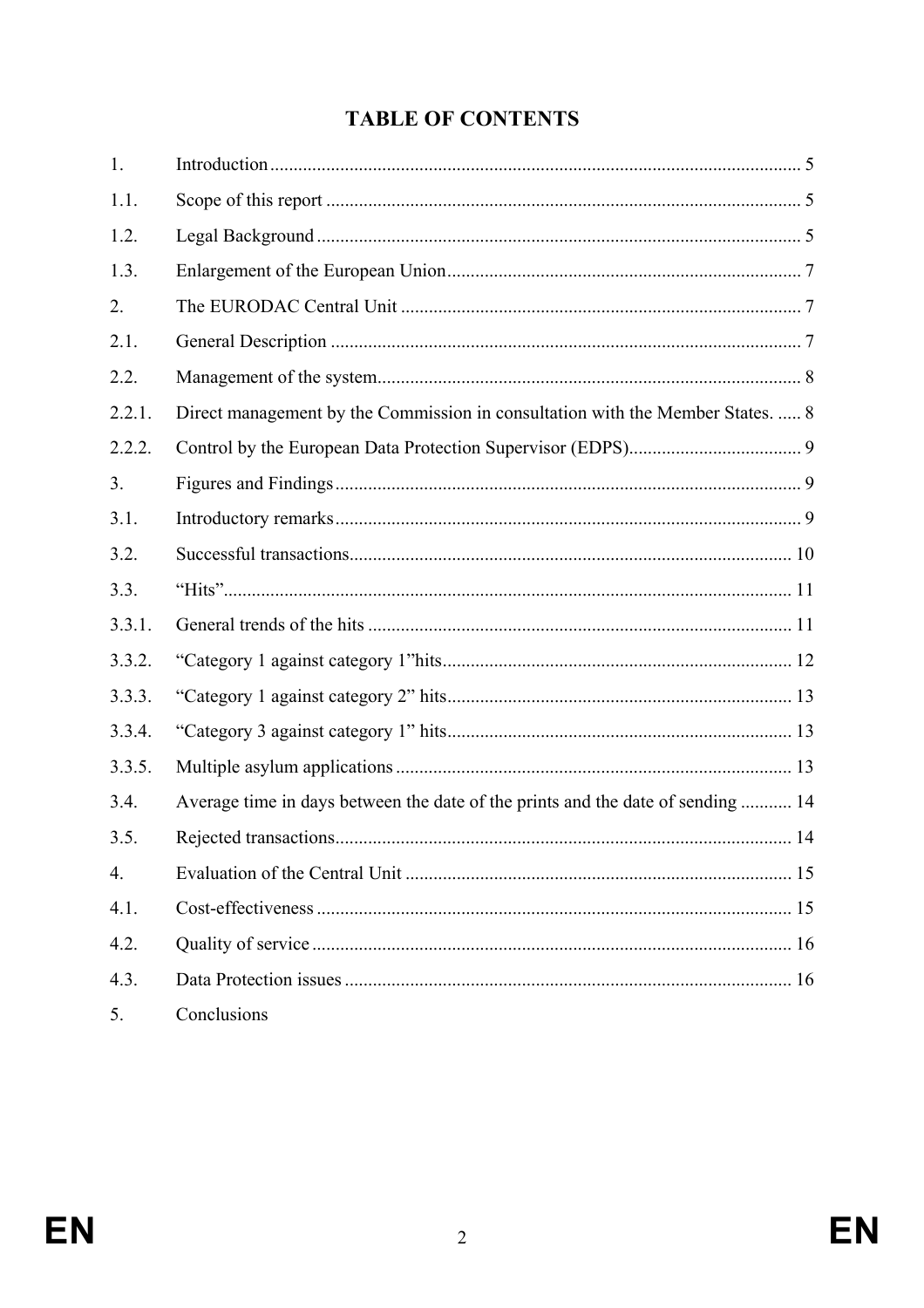#### **1. INTRODUCTION**

#### **1.1. Scope of this report**

Council Regulation  $EC/2725/2000<sup>1</sup>$  of 11 December 2000 concerning the establishment of 'EURODAC' for the comparison of fingerprints for the effective application of the Dublin Convention stipulates that the Commission shall submit to the European Parliament and the Council an annual report on the activities of the Central Unit<sup>2</sup>. The present annual report, which is the second such report, includes information on the management and the performance of the system from date to date. It assesses the outputs and the cost-effectiveness of EURODAC as well as the quality of its Central Unit's service.

Three years after its launch, the Commission will, in accordance with Article 24(5) of the same Regulation produce an overall evaluation of EURODAC, "examining results achieved against objectives and assessing the continuing validity of the underlying rationale and any implications for future operations". This exercise will go parallel with an evaluation of the application of Council Regulation EC/343/2003 of 18 February 2003 (Dublin Regulation)<sup>3.</sup>

# **1.2. Legal Background**

Some new developments complement the legal background as presented in the first annual report on the activities of the EURODAC Central Unit<sup>4</sup>.

The Dublin Regulation and the EURODAC Regulation do not apply to Denmark, in accordance with Articles 1 and 2 of the Protocol on the position of Denmark annexed to the Treaty on European Union and the Treaty establishing the European Community. However, the agreement with Norway and Iceland concerning the criteria and mechanisms for establishing the State responsible for examining a request for asylum lodged in a Member State or in Iceland or Norway<sup>5</sup>, foresees in its Article 12 the possibility for Denmark to request to participate in the agreement. On this basis and following a request from Denmark, the Commission negotiated on behalf of the Community an agreement with Denmark extending to it the application of the Dublin and EURODAC Regulations and their implementing rules. This agreement was signed by the European Community and Denmark on 10 March 2005. In parallel, the Commission also negotiated with Iceland and Norway a protocol extending to Denmark the application of the agreement with Norway and Iceland. Proposals for Council decisions on respectively the signature and the conclusion of this protocol are on the Council table. Awaiting the conclusion of both these agreements, the Dublin Convention continues to remain applicable to Denmark. Switzerland also requested to take part to the Dublin and EURODAC Regulations. On 26 October 2004, an agreement between the European Community and the Swiss

<sup>1</sup> OJ L 316, 15.12.2000, p.1.

<sup>2</sup> Article 24(1) Eurodac Regulation

<sup>3</sup> OJ L 50, 25.2.2003, p.1

<sup>4</sup> See Commission Staff Working Paper First annual report to the council and the European Parliament on the activities of the EURODAC Central Unit, SEC(2004)557, p.4.  $5 \qquad \qquad \text{O} \cdot 1.193/49.653.42991$ 

O.J. L93/40 of 3.4.2001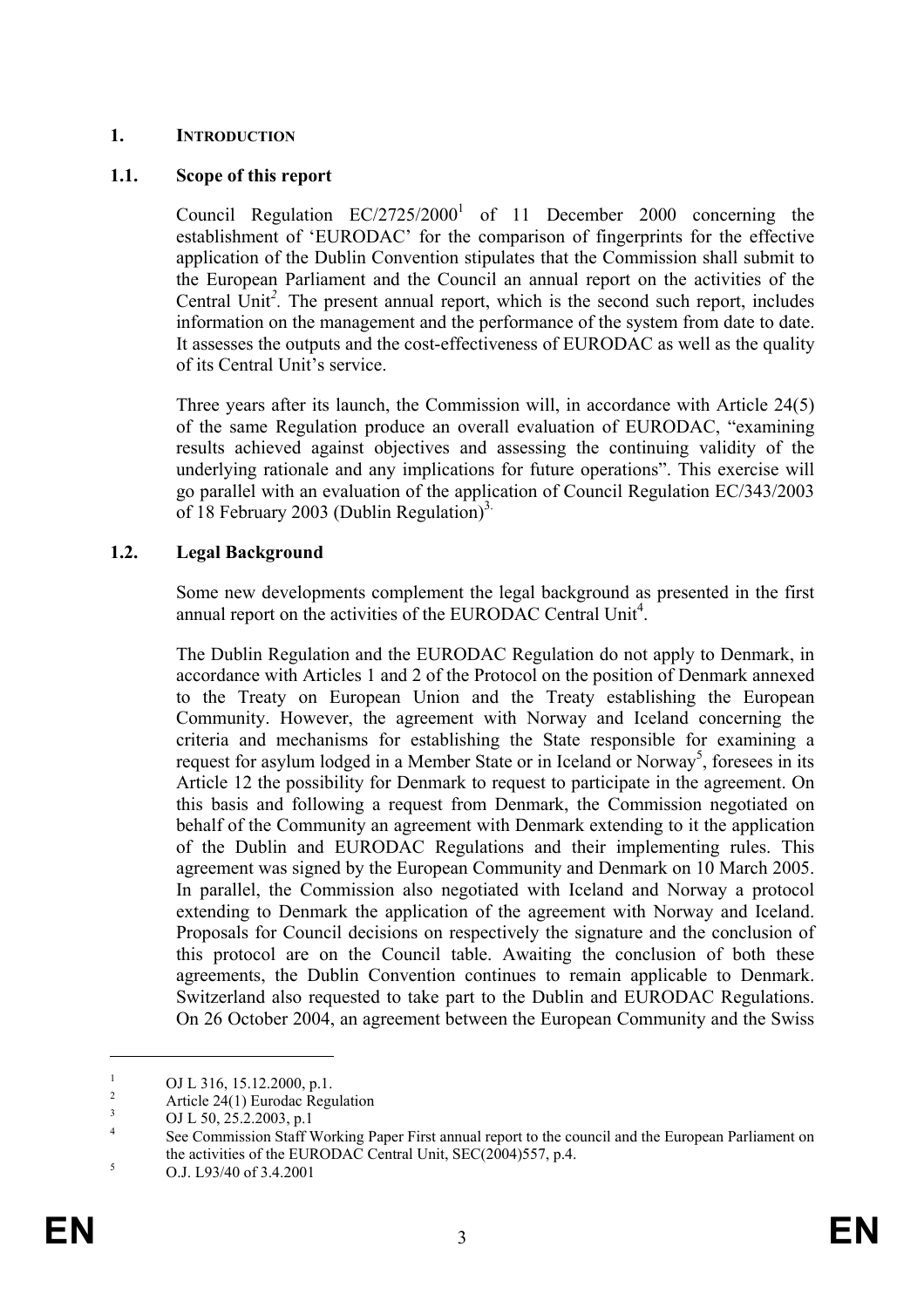Confederation concerning the criteria and mechanisms for establishing the State responsible for examining a request for asylum lodged in a Member State or in Switzerland was signed. By reason of this, certain provisions of the agreement are now provisionally applied. However, it is to be noted that by the terms of the agreement, neither the Dublin Regulation nor the EURODAC regulation will be applicable to Switzerland until the application of the Schengen acquis by Switzerland has been positively evaluated.

#### **1.3. Enlargement of the European Union**

The enlargement of the EU to 10 new Member States has had a significant impact on the application of the EURODAC Regulation. This regulation was immediately applicable to those states. Commission services actively supported the technical preparation of Member States to link up to the EURODAC central unit through technical seminars and coordination meetings. Most new Member States notified the Commission that they were technically ready to start on 1st May 2004, while two of them had to delay the application for purely technical reasons until July 2004. The accession to the system implied prior operational testing, which for each state involved a series of 69 tests. All new Member States have notified the Commission of the Authorities responsible for fulfilling the obligations under the EURODAC Regulation, as required.

#### **2. THE EURODAC CENTRAL UNIT**

#### **2.1. General Description**

A general description of the EURODAC Central Unit as well as the definitions of the different types of transactions processed by the Central Unit and of the hits they can create can be found in the first annual report on the activities of the EURODAC Central Unit $<sup>6</sup>$ .</sup>

# **2.2. Management of the system**

*2.2.1. Direct management by the Commission in consultation with the Member States.* 

The management of the EURODAC Central Unit by the Commission continued in 2004, with no major changes<sup>7</sup>.

#### *2.2.2. Control by the European Data Protection Supervisor (EDPS)*

In accordance with Article 20(11) of the EURODAC Regulation, the Joint Supervisory Authority was replaced, on 17 January 2004, by the independent supervisory body referred to in Article 286(2) of the EC Treaty, i.e. the European Data Protection Supervisor (EDPS). The EDPS is the competent authority as regards

<sup>6</sup> See Commission Staff Working Paper First annual report to the council and the European Parliament on the activities of the EURODAC Central Unit,  $SEC(2004)557$ , p.6.

For more information, see Commission Staff Working Paper First annual report to the council and the European Parliament on the activities of the EURODAC Central Unit, SEC(2004)557, p.8.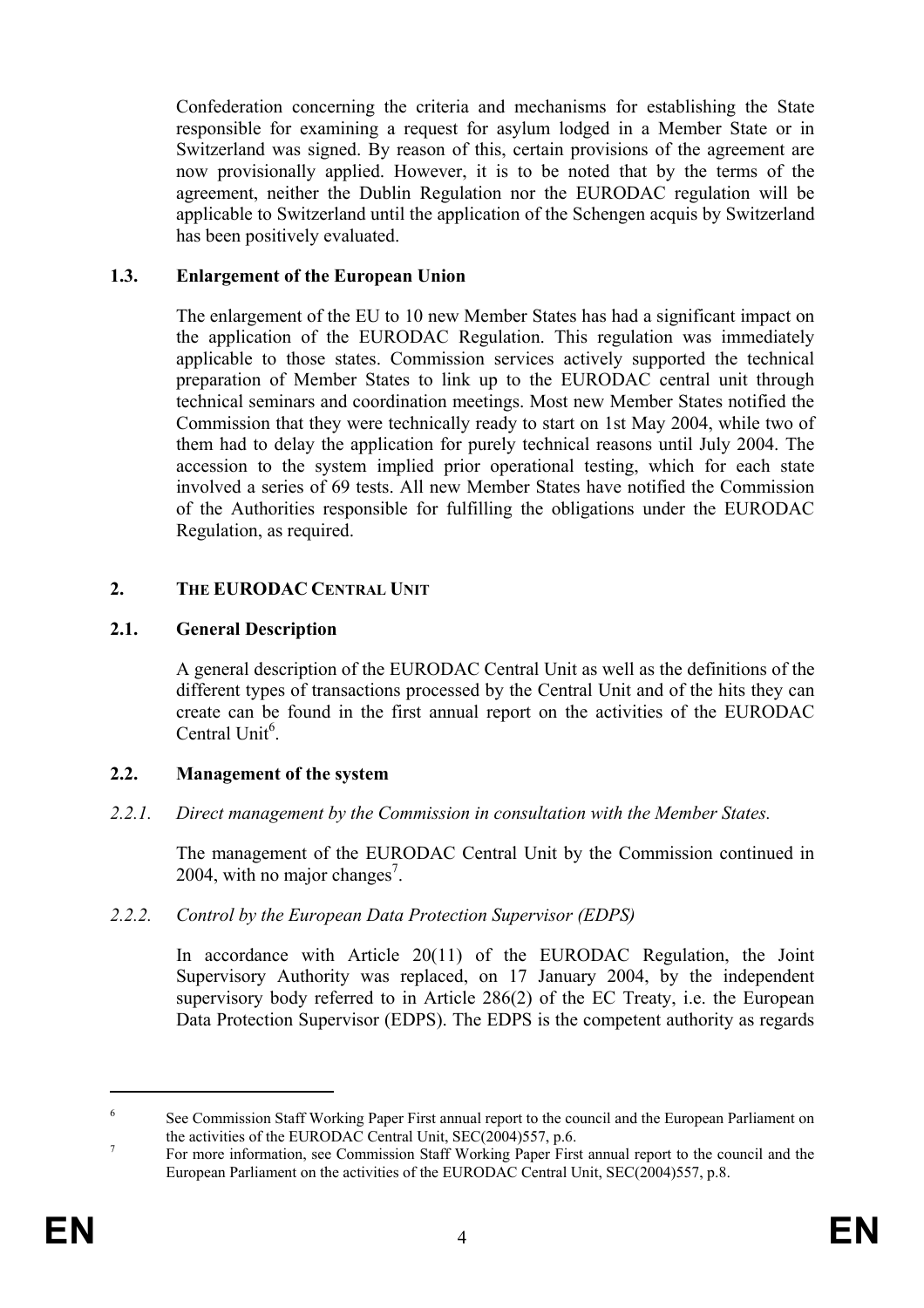the monitoring of the activities of Central unit to ensure that the rights of data subjects are not violated by the processing or use of the data held by the Central Unit.

Although meetings and informal contacts were held between the European Data Protection Supervisor and Commission services, there were no specific requests for information or advice, nor were any implementation problems raised by the EDPS in accordance with Article 20 of the Regulation and Regulation EC/45/2001 of the European Parliament and of the Council of 18 December 2000 on the protection of individuals with regard to the processing of personal data by the Community institutions and bodies and on the free movement of such data<sup>8</sup>.

#### **3. FIGURES AND FINDINGS**

#### **3.1. Introductory remarks**

The first annual report, issued in May 2004, produced and analysed figures for the period 15.1.2003 – 15.1.2004, representing exactly one year of activities.

For the sake of clarity, the present and future annual reports on the activities of the Central Unit of EURODAC will produce "calendar annual" figures, running from 1 January to 31 December.

The present annual report will therefore compare similar periods: 1.1.2003 – 31.12.2003 and 1.1.2004 – 31.12.2004.

The annexes contain tables with factual data produced by the Central Unit for the period 1.1.2004 – 31.12.2004. The EURODAC statistics are based on records of fingerprints from all individuals aged 14 years or over who have made applications for asylum in the Member States, who were apprehended when crossing their borders irregularly or who were found illegally present on their territory, if they judge it necessary to check a potential prior asylum application.

It should be noted that EURODAC data on asylum applications are not comparable with those produced by Eurostat, which are based on monthly statistical data returns from the Ministries of Justice and of the Interior. There are a number of methodological reasons for the differences. The Eurostat definitions include all asylum applicants (of whatever age), with a distinction between first and repeat applications. In practice, Member States differ in terms of whether the dependants of asylum applicants are included in their asylum data. There are also differences in how repeat applications are accounted for in the statistics. Commission services are working on methodological solutions to make the data more comparable, and will aim to address and solve these anomalies in the forthcoming legislative proposal for a regulation of the European Parliament and the council on Community statistics on international migration and asylum and the subsequent implementing measures.

OJ L 008, 12.1.2001, p.1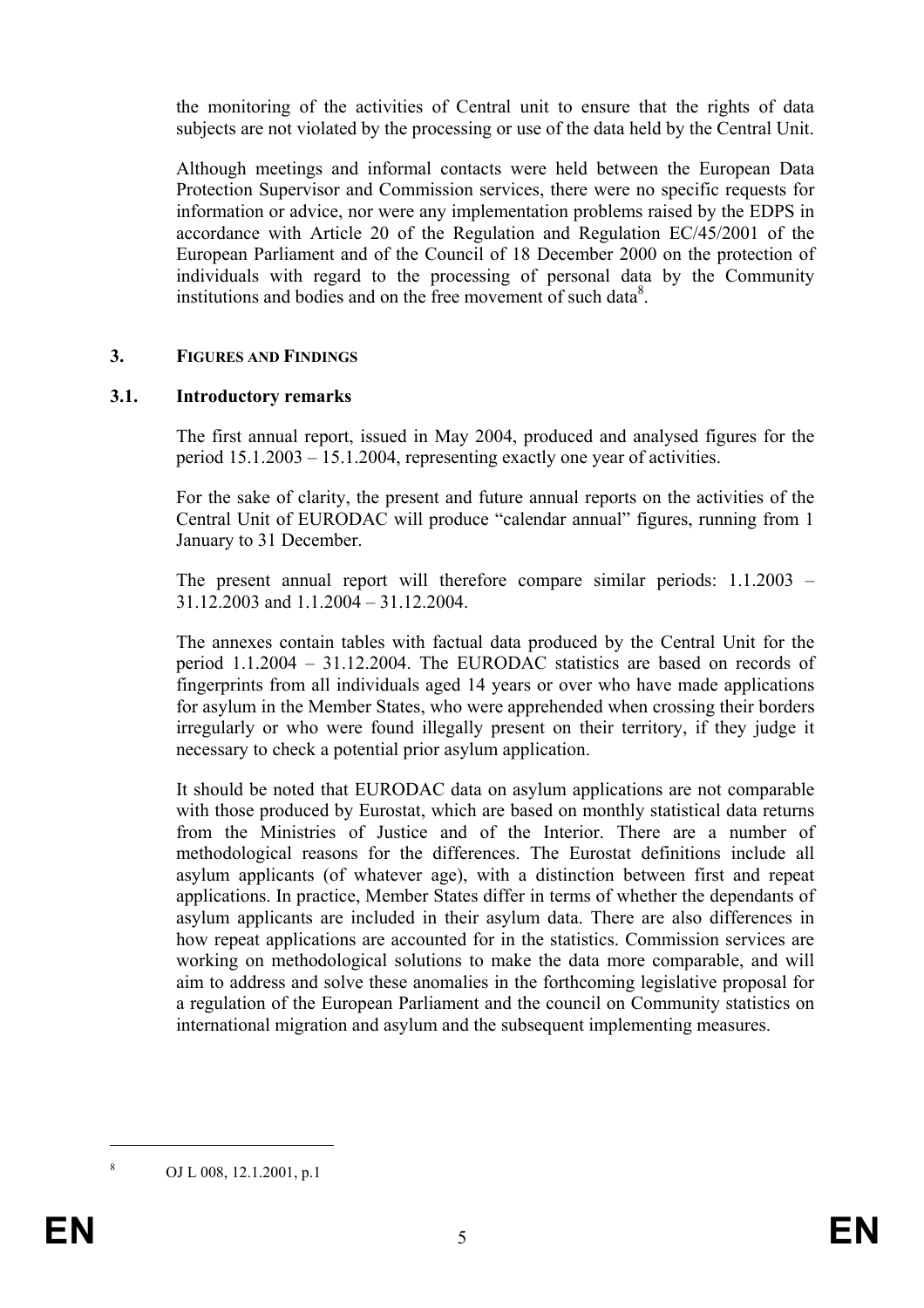#### **3.2. Successful transactions**

A "successful transaction" is a transaction which has been correctly processed by the Central Unit, without rejection due to a data validation issue, fingerprint errors or insufficient quality.



In 2004, the Central Unit received a total of 287.938 successful transactions: 232.205 of asylum seekers (category 1), 16.183 of illegal border-crossers (category 2) and 39.550 of persons apprehended when illegally residing on the territory of a Member State (category 3).

Between 1 January and 31 December 2004 the average response time of processed requests was: 98,50% within 4 minutes, 99,94% within 60 minutes and 99,98% within 24 hours<sup>9</sup>.

The total annual figure of "category 2" transactions (third country nationals illegally crossing a Member State's border and who cannot be turned back) for all Member States, has more than doubled in 2004 (from 7.312 in 2003 to 16.183 in 2004). The monthly transactions for this category have always been higher than in 2003 (over 1.100) except for an exceptionally low number in May 2004 (765), the month of Accession. No "category 2" transactions were sent by seven member States

The Commission services cannot make any definitive assessment of the actual situation of illegal border crossing, given that there are no statistical data against which to accurately compare the figures. However, the concerns for high illegal migratory pressure, in particular at the southern and eastern EU borders, and the broad interpretation of the cases covered by article 8 that the Council made in the

<sup>9</sup> The remaining 0,02% were sent out after 24 hours. This represents 16 cases over the year. These cases were queued because of empty images inside the NIST file which prevents the CU from processing the cases. These cases were finally dropped by the CU and the Member States were requested to resend the prints. As long as this occurs during normal working hours, an action can be promptly taken by the Help Desk to resolve the issue. Unfortunately when this occurs during a week-end the delay in response is increased drastically due to not being able to check the CU queue status. A solution has, therefore, been implemented to monitor transactions that are queued for longer than 20 minutes, and to give an appropriate warning.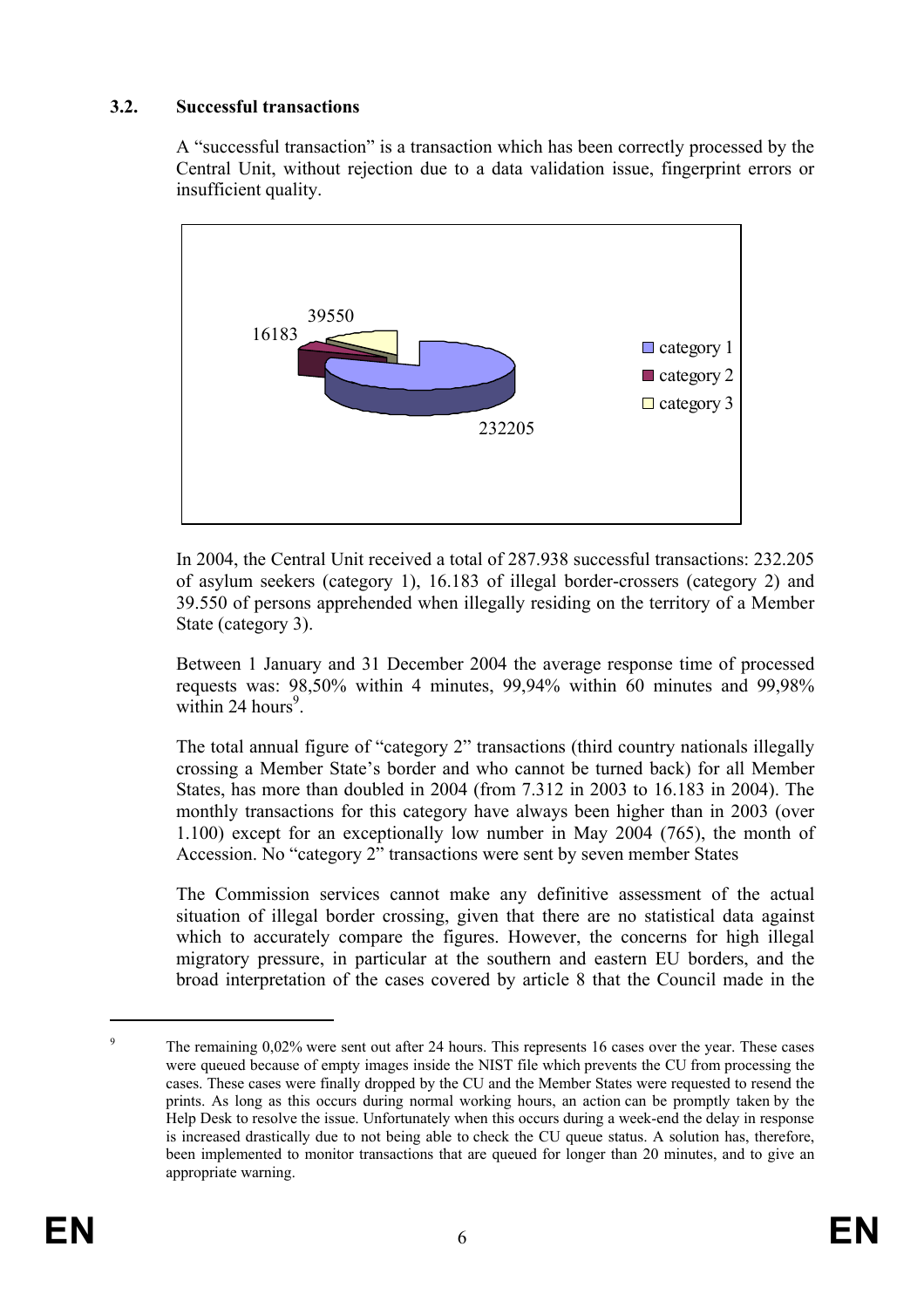form of a statement entered in its minutes $10$ , indicates that a large number of cases of illegal border crossing may be missing from the EURODAC Central Unit.

The facility of "category 3" transactions (optional searches for third country nationals apprehended when illegally staying on the territory) has been far more used in 2004 (39.550) than in 2003 (16.053), particularly in the second half of the year. One reason is the accession of 10 new Member States and another is the increasing interest in this facility among some Member States. However, five Member States never used that type of category 3 transaction in 2004.

Annex 1 details the successful transactions per Member State, with a breakdown by category and by month, between 1 January 2004 and 31 December 2004.

# **3.3. "Hits"**



# *3.3.1. General trends of the hits*

Since the Central Unit started in 2003 with an empty database, the logical trend is still an increasing number of hits, especially of category 1 against category 1 data. The most significant increase has taken place – also logically – in June 2004, one month after Accession.

 $\overline{a}$ 

<sup>&</sup>lt;sup>10</sup> Council document No 14497/00 "The Council declares that the obligation to take fingerprints of aliens apprehended "in connection with the irregular crossing of an external border" is not limited to the situation where an alien is apprehended at or close to the external border itself. This provision also covers cases where an alien is apprehended beyond the external border, where he/she is still en route and there is no doubt that he/she crossed the external border irregularly. This could be the case, for example, where, subsequently to the crossing of the external border, an alien on board a (high speed) train is detected during on board checks, or where an alien transported in a sealed commercial vehicle is apprehended at the moment of disembarkation from the vehicle."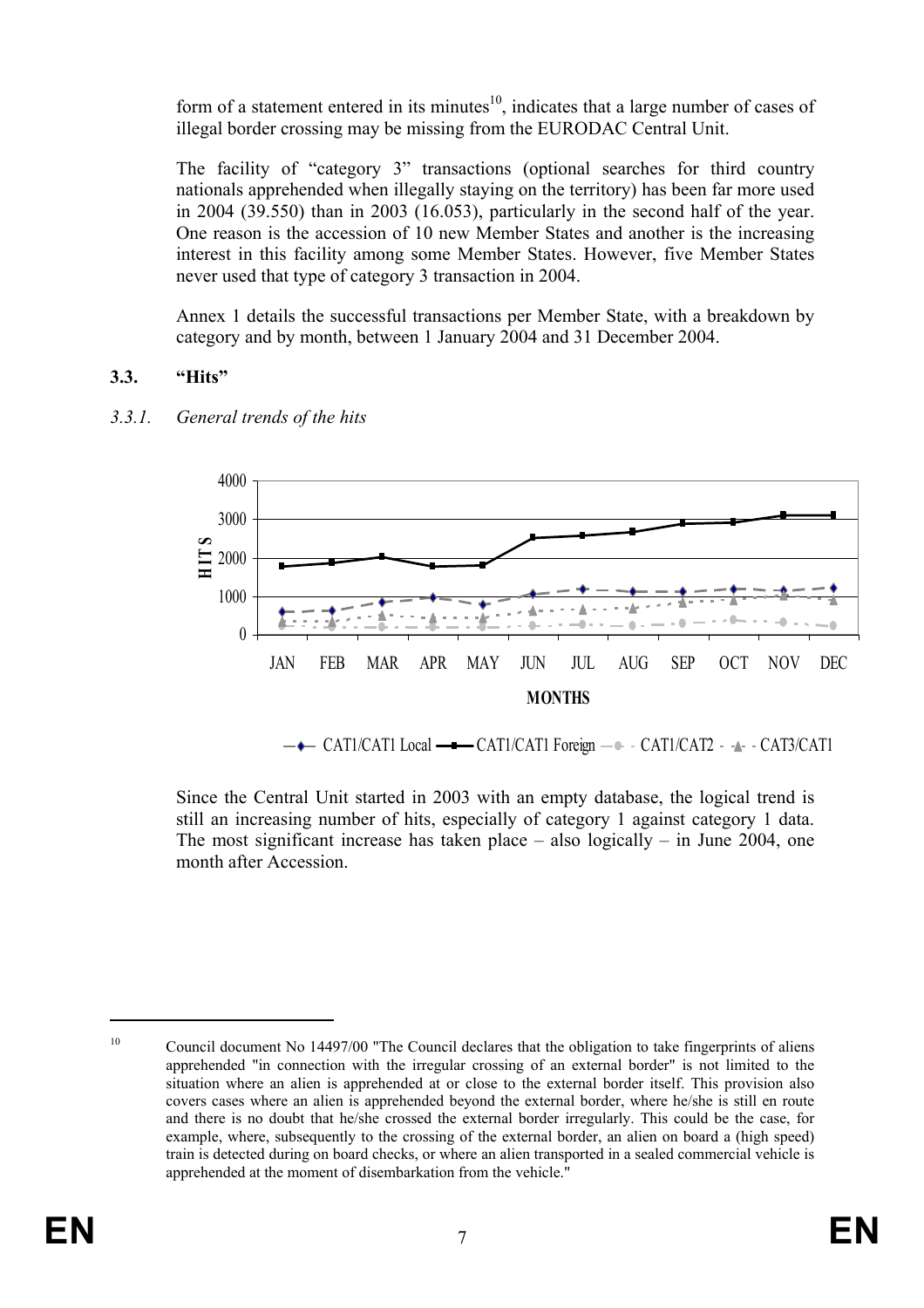# *3.3.2. "Category 1 against category 1"hits*



**Evolution of the number of hits cat 1/cat 1 foreign**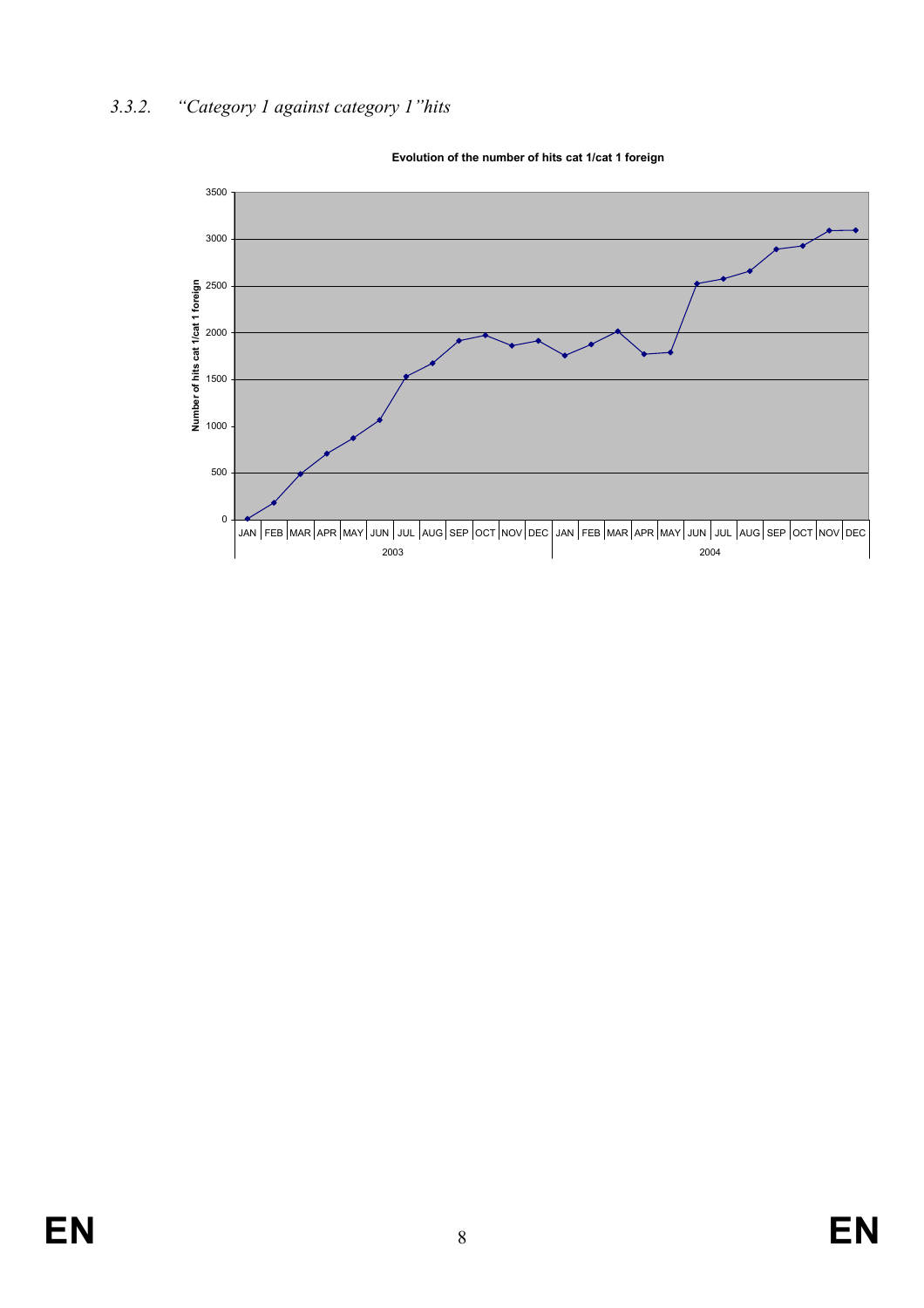Introductory remarks: The statistics concerning local hits shown in the table in annex II may not necessarily correspond to the hit replies transmitted by the Central Unit and recorded by the Member States. The reason for this is that Member States do not always use the option, provided by Art. 4(4), which requests the Central Unit to search against their own data already stored in the Central Unit database. However, even when Member States do not make use of this option, the Central Unit must, for technical reasons, always perform a comparison against all data (national and foreign) stored in the Central Unit. In these concrete cases, even if there is a match against national data, the Central Unit will simply reply "no hit" because the Member State did not ask for the comparison of the data submitted against its own data.

The above graph shows very clearly the increasing trend of foreign hits between data of asylum applicants and stored data of asylum applicants. Since the EURODAC database started empty and due to the Accession of 10 states in May, this trend is still within expectations. It should be hoped, however, that this trend will eventually level out or even decrease, which will confirm the efficiency of the Dublin system.

The table in annex 2.1 shows the distribution of hits among Member States. It also gives an indication of the secondary movements of asylum seekers in the EU. Some routes are much more clear-cut than others, e.g. between Austria and Slovakia in both directions, or between the Scandinavian states. Compared to last year, it is interesting to note that some hit-patterns have reversed direction, e.g. Sweden – Italy.

#### *3.3.3. "Category 1 against category 2" hits*

The table in annex 2.2 gives an indication of routes taken by persons who illegally enter the European territory, before applying for asylum. Most hits appear against data sent by Greece, Italy and Spain. In Greece and Spain, about one third of the persons who entered illegally subsequently asked for asylum. In Italy, this profile appears in 72,5% of the cases. A large section of those who entered the European territory via Spain and Greece, are headed for mainly UK and France.

#### *3.3.4. "Category 3 against category 1" hits*

The table in annex 2.3 gives a first indication as to where illegal migrants first applied for asylum before travelling to another Member State. For instance, persons apprehended when illegally residing in Germany, often had previously claimed asylum in Austria or Sweden. It has to be borne in mind, however, that not all Member States use this check possibility. It is interesting to note that very often, persons who first applied for asylum in a Member State, do not move to another Member State.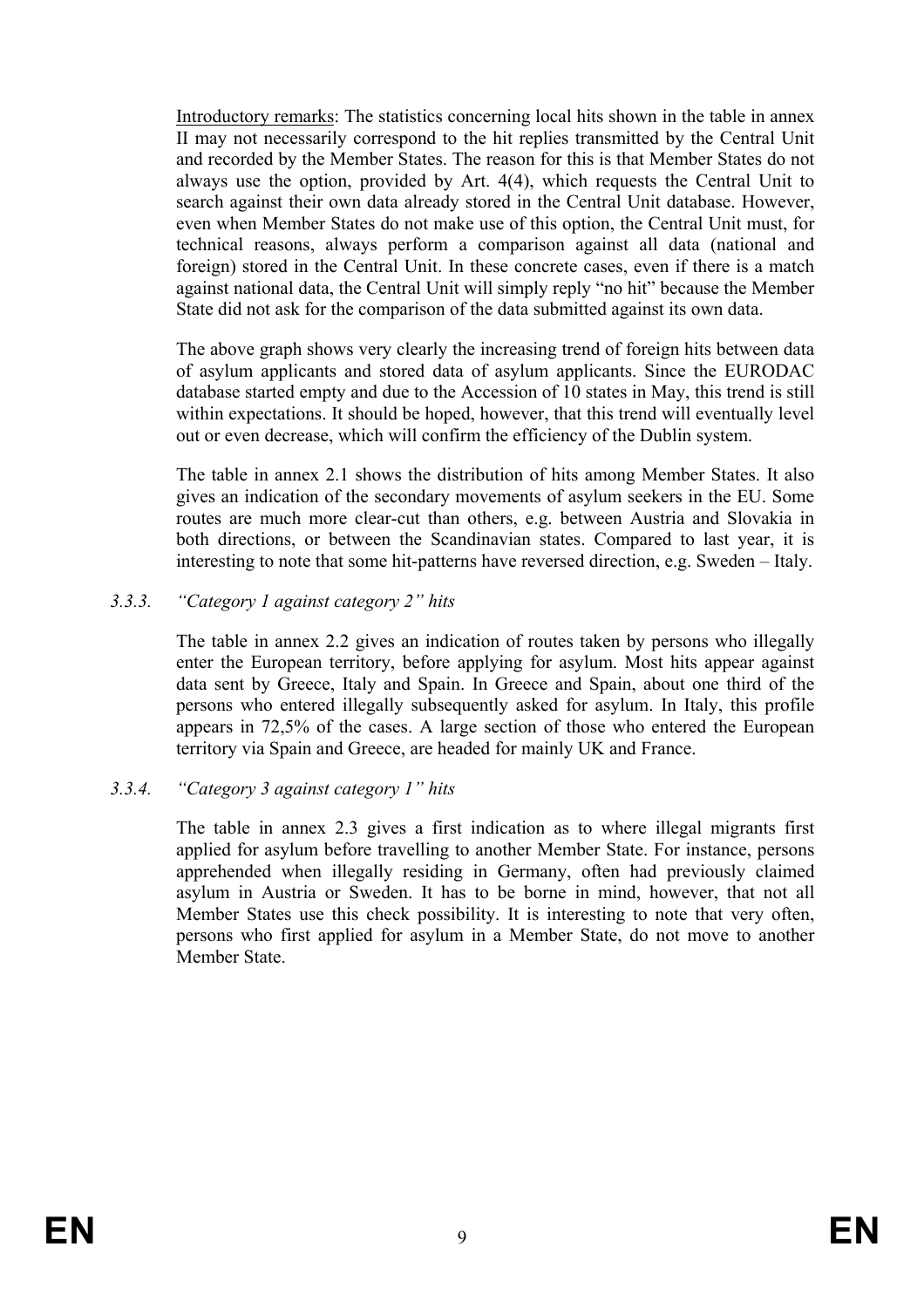

From a total of 232.205 asylum applications, recorded by EURODAC in 2004, 31.307 cases show that the same person has already made at least one asylum application before (in the same or in another Member State). In other words, in 13,48% of cases, national asylum authorities are confronted by a multiple application.

The table in annex 3 also gives an indication on the "asylum shopping" phenomenon.

The EURODAC Central Unit has registered a high number of multiple hits (i.e. two or more hits). For instance, 6.052 cases of third application were registered. In 3 cases, a person applied 8 times for asylum since EURODAC started storing data.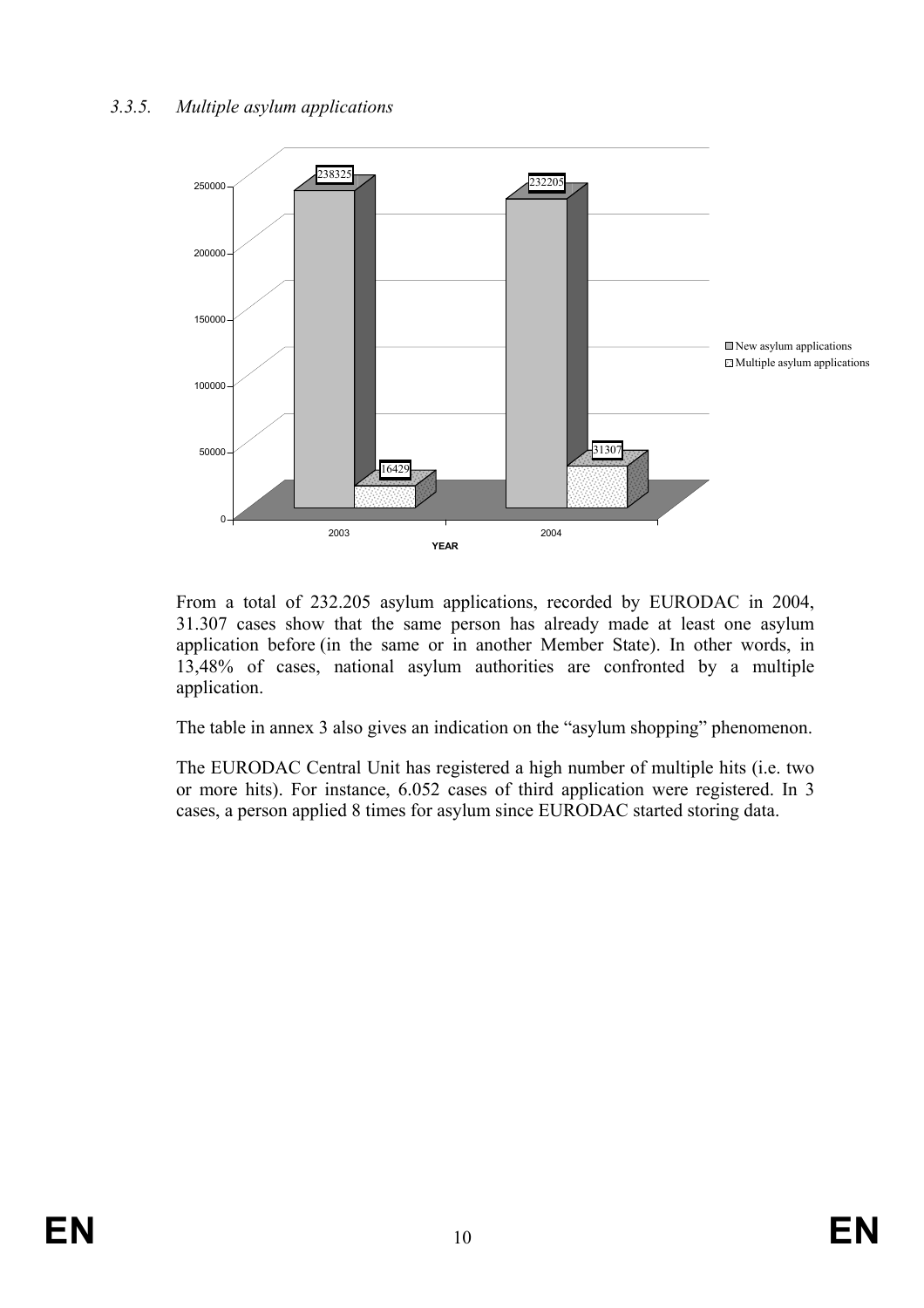#### **3.4. Average time in days between the date of the prints and the date of sending**



Some Member States are much faster (less than 1 day) than others (over 29 days) in sending fingerprints to the Central Unit. Member States which were slow in sending data in 2003 were even slower in 2004. The Commission services must remind Member States of the consequences of a delay in the transmission for the proper application of EURODAC and the Dublin II Regulation. For example: while the fingerprints of an alien who illegally crossed a border (category 2) are still on their way to the central Unit, the same person could already present himself in another Member State and ask for asylum (category 1). If this second Member State sends the fingerprints faster than the first Member State, the Central Unit would register a category 1, and the second Member State would handle the application instead of the first one. Indeed, when category 2 arrives later on, a hit will be missed because category 2 is not searchable. Exaggerated delays in transmission are a reason for concern to the Commission services, as this may lead to results contrary to the underlying principles of the Regulation. Therefore, the Commission services urge the Member States to make all necessary efforts to send in their data promptly, in accordance with Articles 4 and 8.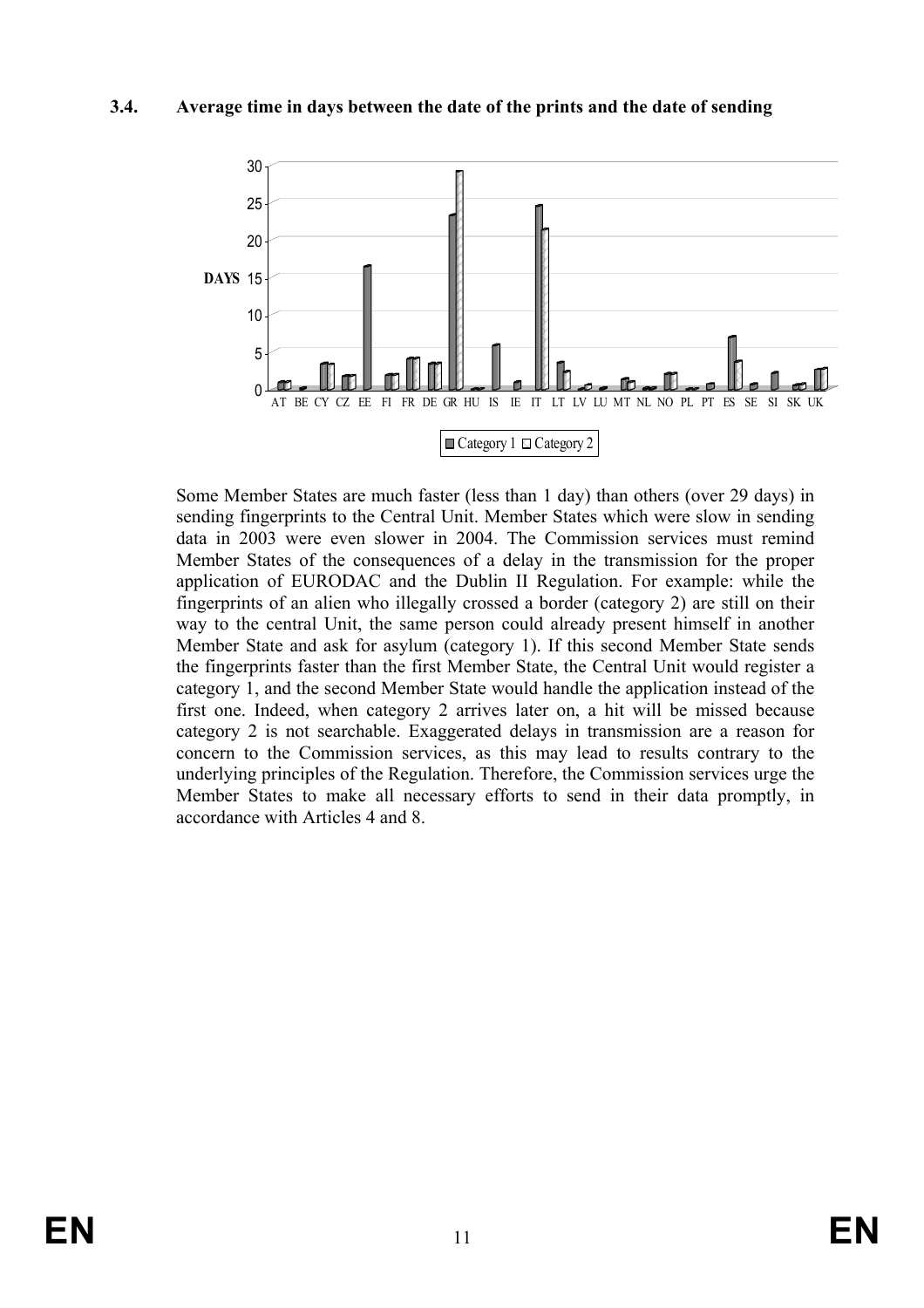

**Percentage of rejected transactions 2003 and 2004**

Percentage of rejected transactions by the new Member States in 2004



The average rate in 2004 of rejected transactions for all Member States (EU 25) is 5, 82%. Some experience a much higher (over 16%) rejection rate than others (less than 2%). The rejection rate does not depend on technology or system weaknesses. The causes of this rejection rate are mainly due to the low quality of the fingerprints images submitted by the Member States, to human error or wrong configuration of the Member State's equipment. The situation has improved in most of the EU 15 Member States, thanks to the implementation of more efficient ways of gathering data. Six EU 15 Member States, however, had a higher rejection rate than last year. Specific training of national EURODAC operators as well as a correct configuration of the Member States' equipment would still help to reduce this rejection rate.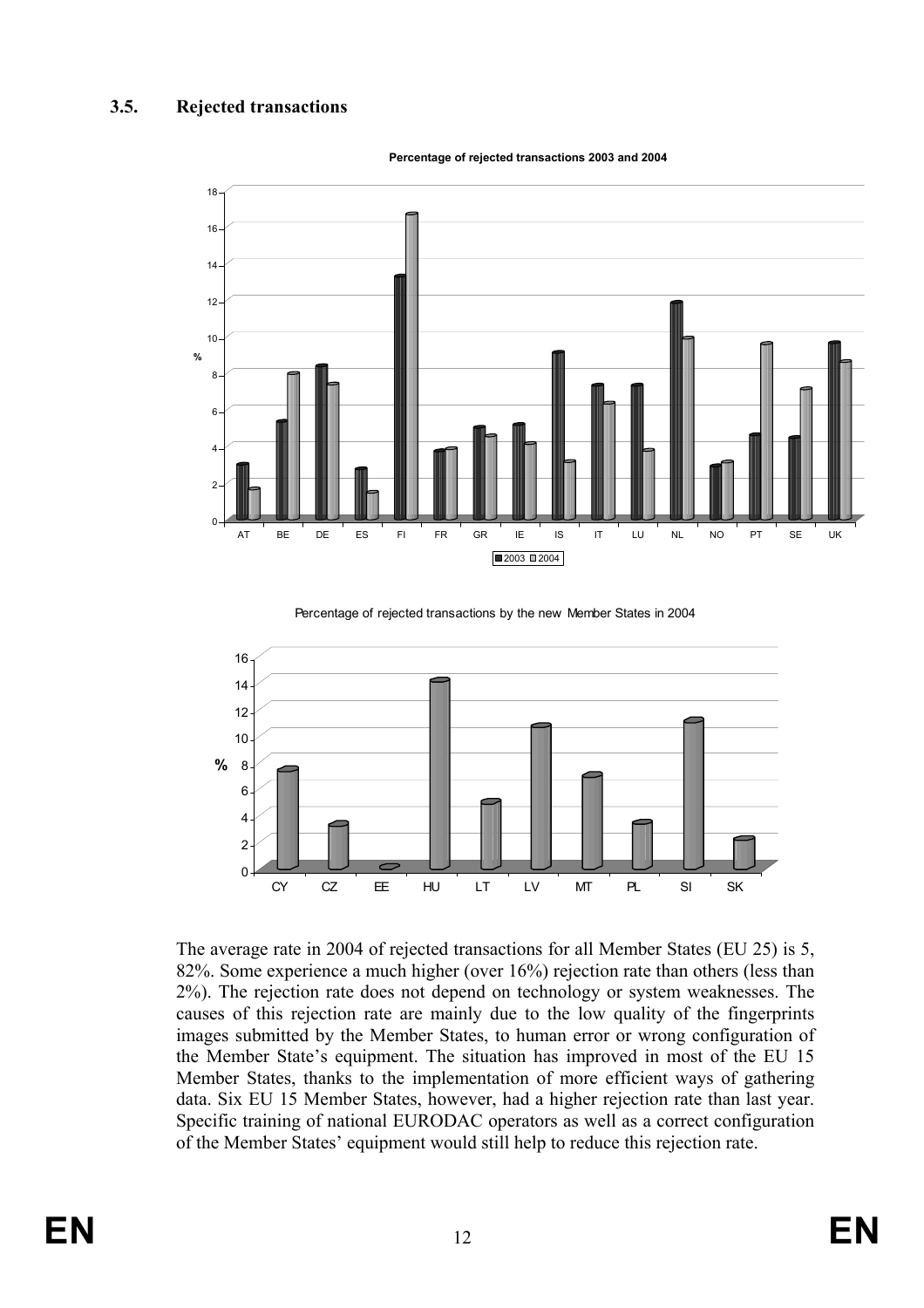# **4. EVALUATION OF THE CENTRAL UNIT**

# **4.1. Cost-effectiveness**

The Community budget allocated for EURODAC was 8,5 million  $\epsilon$  in 2000, 1,075 million in 2001, 1,1 million in 2002, 1 million in 2003 and 2 million in 2004, a total of 13,67 million  $\epsilon$ . Since the EURODAC Central Unit runs extremely stably, some of the allocated budget did not have to be spent. After two years of operations, Community expenditure on all externalised activities specific to EURODAC totals 7,5 millions  $\epsilon$ . The expenditure for maintaining and operating the Central Unit in 2004, totals 257.163 €.

Also, savings could be made by the efficient use of existing resources and infrastructures managed by the Commission such as the use of the TESTA network.

With regard to the national budgets, the EURODAC Central Unit enables the Member States to use the Central Unit for comparing the data submitted with their own data already stored in EURODAC in order to find out whether the applicant has already applied for asylum before in their own country. This represents important savings for the national budgets as Member States do not have to procure a national system (AFIS) for that purpose. The Community also provided via the IDA Programme the communication and security services for exchange of data between the Central and National Units. These costs initially to be borne by each Member State, in accordance with Article 21 (2) and (3) of the Regulation, were finally covered by the Community making use of common available infrastructures and generating savings for national budgets.

# **4.2. Quality of service**

The Commission services have taken the utmost care to deliver a high quality service to the Member States which are the final end-users of the EURODAC Central Unit. These services do not only include those provided directly by the Central Unit (e.g. matching capacity, storage of data, etc), but cover also communication and security services for the transmission of data between the Central Unit and the national access point.

Regarding the Central Unit, the Commission has set out very stringent availability requirements in the public procurement of the system (cf. point 2.1) and very short deadlines (maximum of 2 to 4 hours) have been foreseen for intervention of the contractor in case of an incident. Since the development and running of the system is also the result of the combined efforts of several services in the Commission, the appropriate services level agreements were signed between these services ensuring the availability of EURODAC. There was no unscheduled down-time for 2004. However, the Central Unit was unreachable for about 7 hours due to a technical problem linked to a network device. Following appropriate arrangements, this type of issue will be avoided in the future. Moreover, the Central Unit had 32 hours of scheduled unavailability due to its move to new premises and an exceptional electrical maintenance in the new premises building during the reporting period. Consequently, the system was available 99.9% of the time.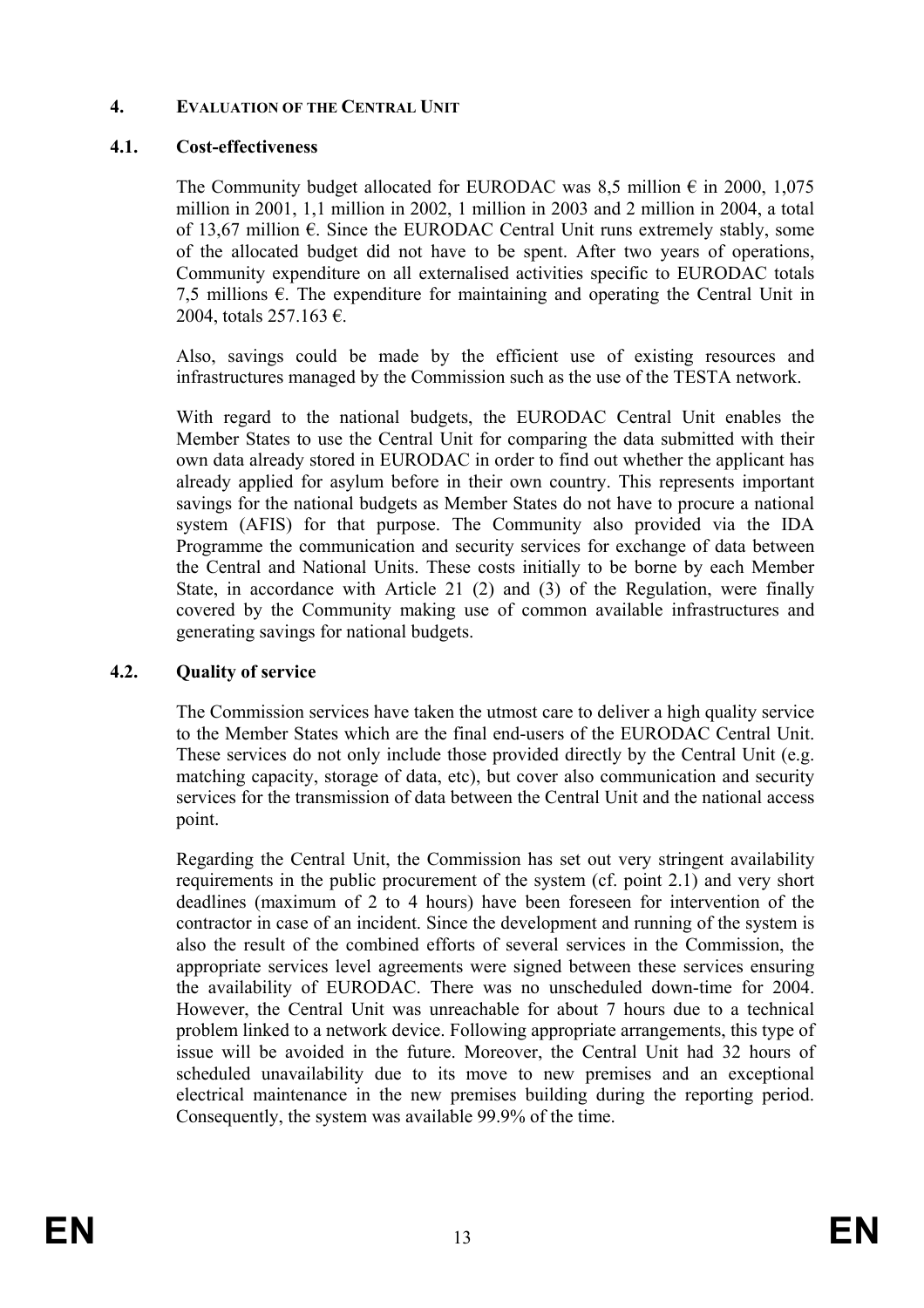Regarding the communication and security services for the transmission of data between the Member States and the Central Unit, the EURODAC implementing rules have foreseen the use of the IDA generic services. TESTA provides networking and cryptographic services for EURODAC with very high service level agreements that guarantee a minimum availability of 99.7% monthly and 99.9% yearly and with maximum delays for service restoration from 2 to 6 hours depending on the situation. The support covers 24 hours for 7 days a week.

No Member State has notified to the Commission the existence of a false hit, i.e. a wrong identification performed by the AFIS, in accordance with Article 4 (6) of the Regulation.

# **4.3. Data Protection issues**

In 2004, the Central Unit registered a surprisingly high number of "special searches" as defined in the technical documentation provided by the Commission to the Member States for the setting-up of their NAP's. The number of "special searches" ranges from 1 to 611 across all Member States. This category of transactions is intended for the implementation of Article 18 (2 and following) of the Regulation, i.e. for data protection purposes in order to safeguard the rights of the data subject to access his/her own data. The important increase compared to last year was mainly due to two Member States while a few other Member States continued to apply this provision frequently.

As in 2003, some Member States continued to use almost always the same or a very short range of user identifiers for performing the electronic transactions with the Central Unit. Existing data protection rules require that each Member State can identify the persons or bodies responsible for the processing (controllers) of the personal data exchanged within EURODAC. In the same context, Member States must keep an up-to-date list with the designated authorities that have access to data from EURODAC and communicate it to the Commission in accordance with Article 15(2) of the Regulation.

# **5. CONCLUSIONS**

The Dublin Regulation and the application of the EURODAC system constitute one of the fundamental building blocks in the construction of a Common European Asylum System, which, thanks to the political agreement of April 2004 on the Procedures Directive, is about to enter its second phase. With a view to achieving the ambitious objective to create a common asylum system by 2010, as set in the Hague Programme, it is now important to further consolidate and improve fairness and efficiency of the system.

After two years of operation, the EURODAC Central Unit has proven its efficiency and quality in terms of speed, output, security and cost-effectiveness. Statistical data support this assessment. The EURODAC system, as a part of the overall "Dublin system", aiming at determining which Member State is responsible for examining an asylum application, is functioning well as regards the number of requests to take back or to take charge of an asylum seeker submitted by Member States to other Member States which is based on a EURODAC hit. A pilot project managed by the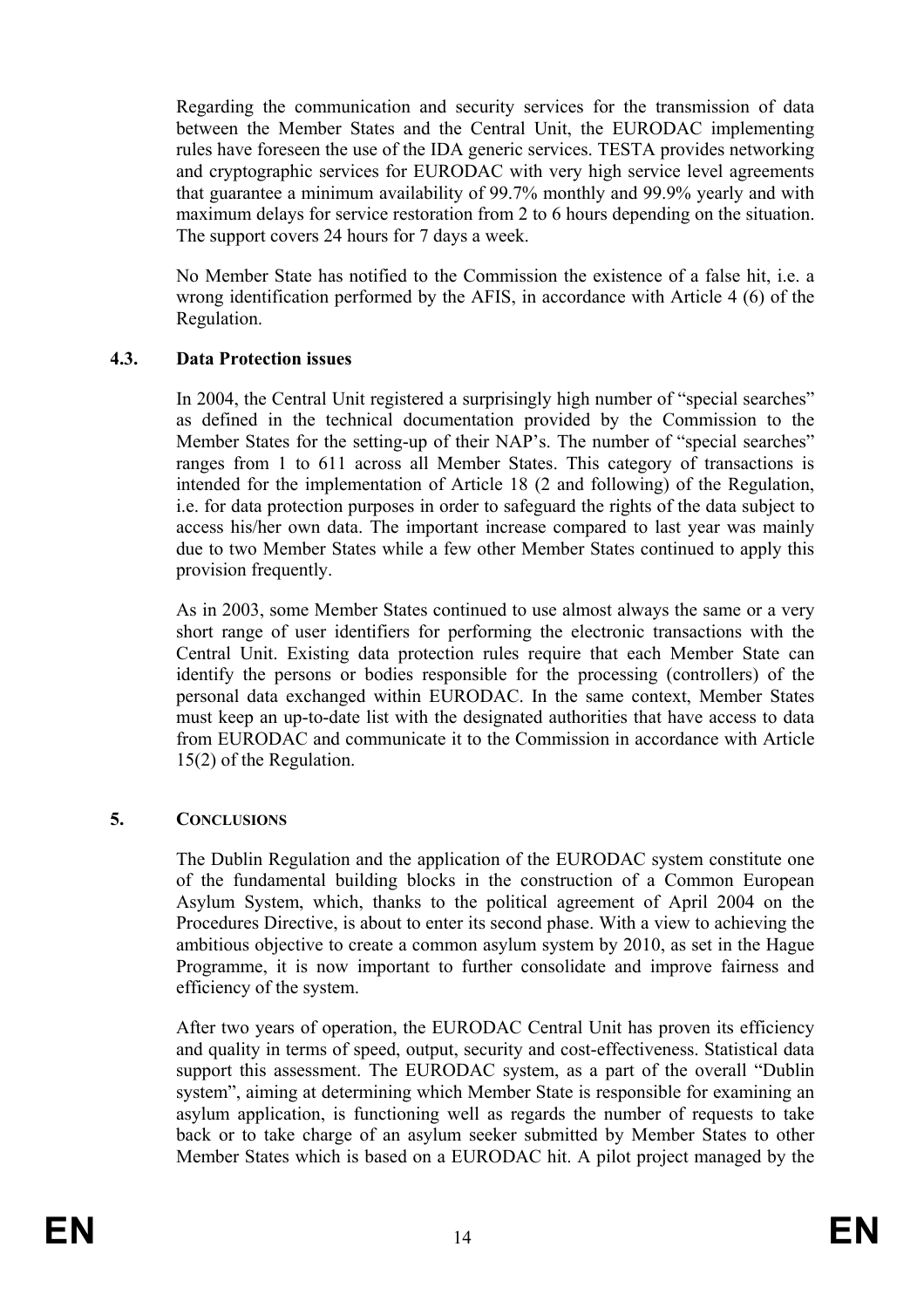Commission services aiming at collecting data related to the application of the Dublin Regulation shows, on an indicative basis, that these requests constitute around 67% of the total requests to take back or to take charge of an asylum seeker<sup>11</sup>.

An overall evaluation of the Dublin system, including the application of EURODAC, in the context of the first stage of the Common European Asylum System, should assess the real impact of the system on migration flows and the European asylum policy. EURODAC has established itself as an essential tool for a faster and more efficient application of the Dublin Regulation as well as a good indicator of the phenomenon of "asylum shopping" in Member States. While the number of multiple applications appears to be on the rise, the impact of EURODAC should ensure an eventual decline in these figures.

The main concerns remain the excessive delay in some Member States in transmission of fingerprints to the Central Unit and the high a rate of rejection due to insufficient quality for certain Member States. Commission services call upon Member States to continue their efforts of speeding their internal procedures and improve the quality of their transmissions.

Questions arise on analysis of the types of transactions sent by Member States. The "category 2" transactions (illegal border-crossers) are still low as a fraction of the total migratory flow. It should be stressed that the registration of these persons is compulsory under Community law.

Commission services have noted how frequently Article 18 ("special searches" for data protection purposes) has been used in some Member States. While a number of these requests could be attributed to raise awareness of data protection principles in the early days of EURODAC, it should be remembered that the use of Article 18 is legally limited to requests for access to personal data made by individuals. Commission services will continue to monitor the application of the EURODAC regulation in this respect.

<sup>&</sup>lt;sup>11</sup> The total of requests based on a EURODAC hit, submitted by 12 Member States in the period July-December 2004, was 6152 (on a total of 9155)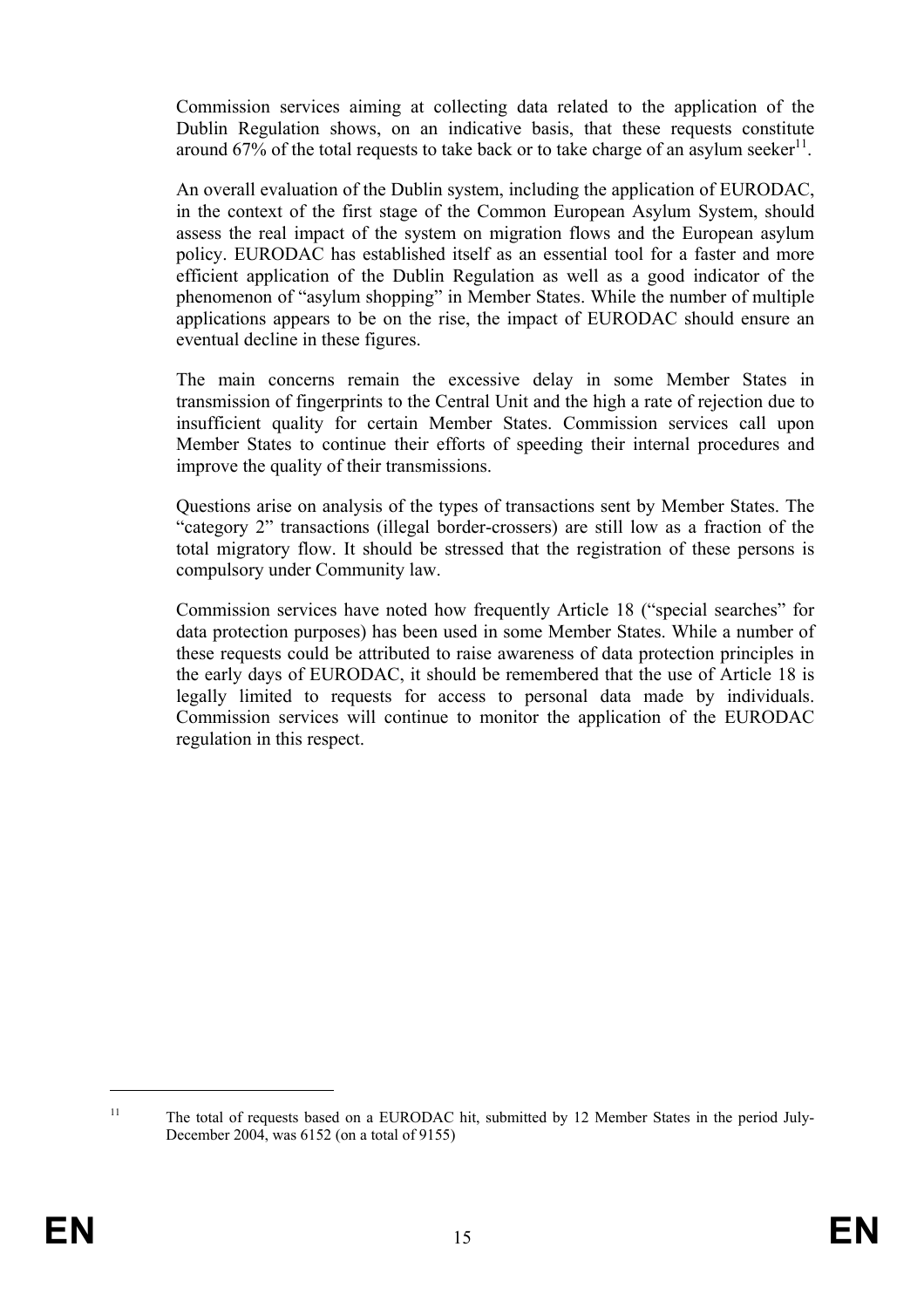# **Annexes**

# **Annex 1: Successful transactions per Member State and per month**

The tables in annex 1 show the number of transactions which have been sent by each Member State to the EURODAC Central Unit and successfully processed by the Central Unit.

# **Successful transaction:**

A "successful transaction" is a transaction which has been correctly processed by the Central Unit, without rejection due to a data validation issue, fingerprint errors or insufficient quality.

# **Types of categories:**

- Category 1: data of **asylum applications**. Fingerprints (full 10 print images) of asylum applicants sent for comparison against fingerprints of other asylum applicants who have previously lodged their application in another Member State. The same data will also be compared against the "category 2" data (see below). This data will be kept for 10 years with the exception of some specific cases foreseen in the Regulation (for instance an individual who obtains the nationality of one of the Member States) in which cases the data of the person concerned will be erased;
- Category 2: data of **aliens apprehended in connection with the irregular crossing of an external border and who were not turned back**. This data (full 10 print images) are sent for storage only, in order to be compared against data of asylum applicants submitted subsequently to the Central Unit. This data will be kept for two years with the exception that cases are deleted promptly when the individual receives a residence permit, leaves the territory of the Member State or obtains the nationality of one of them;
- Category 3: data relating to **aliens found illegally present in a Member State**. These data, which are not stored, are searched against the data of asylum applicants stored in the central database. The transmission of this category of data is optional for the Member States.

# **Annex 2: Distribution of hits**

# Annex 2.1. Category 1 against Category 1

A "category 1 against category 1" hit means that the fingerprints of an asylum seeker have been recognised by the Central Unit as a match against the stored fingerprints of an existing asylum applicant. This hit is 'local' when the asylum seeker has already applied for asylum in the same Member State and 'foreign' when he/she has already applied for asylum in another Member State.